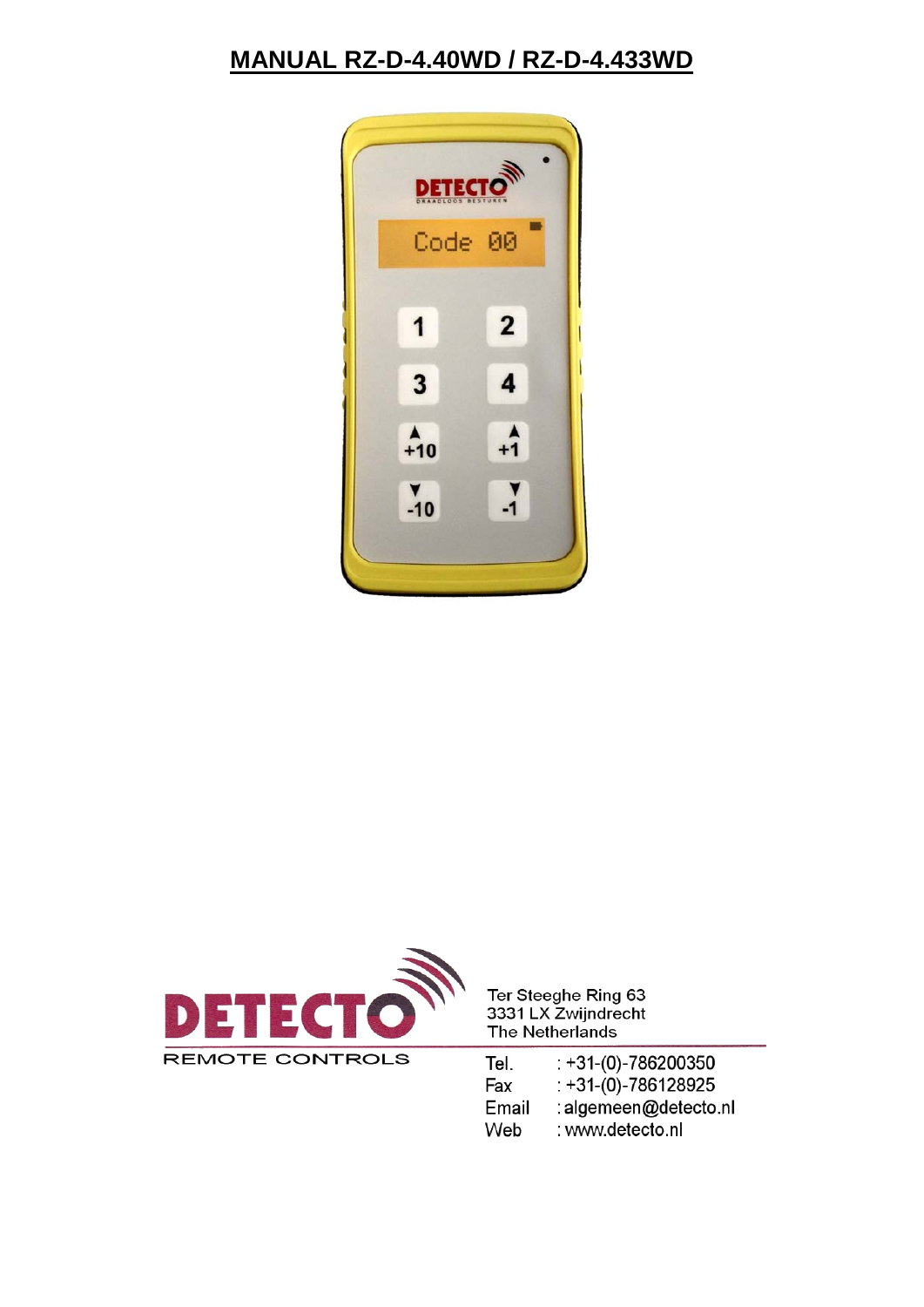# **CONTENT**

|  | $\overline{4}$ |
|--|----------------|
|  | 4              |
|  |                |
|  |                |
|  |                |
|  |                |
|  |                |
|  |                |
|  |                |
|  | -8             |
|  |                |
|  | 10             |
|  | 11             |
|  | 13             |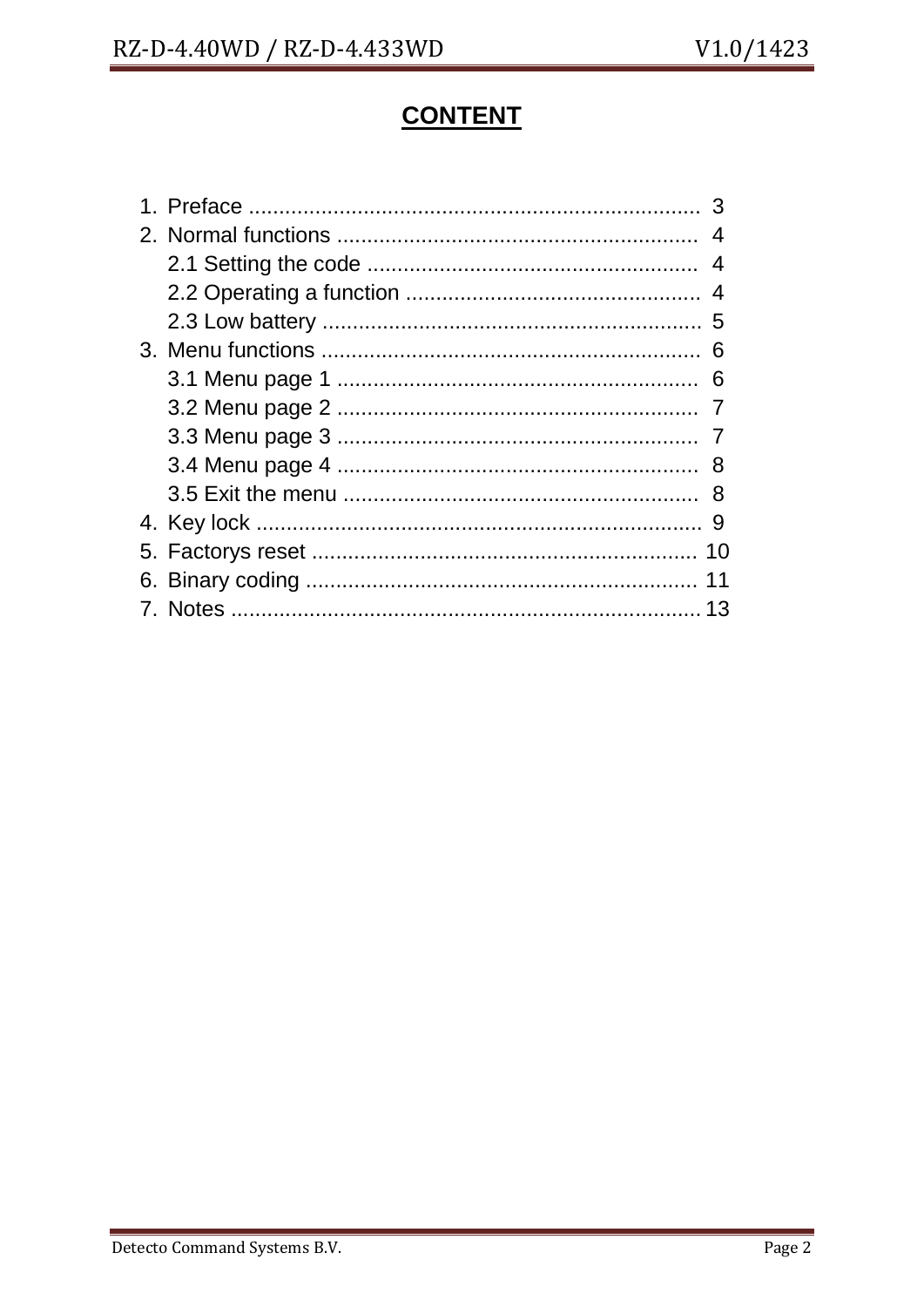# **1: PREFACE**

The transmitter RZ-D 4.(433)(40)WD is designed to replace the outdated RZ-x.(433)(40)-10 and RZ-x.(433)(40)-100 transmitters.

The display in combination with the "+/- 10 'and' +/- 1 'buttons have the same function as the thumbwheel switches in the old RZ-transmitters.

The 433Mhz version is therefore completely interchangeable. For the 40Mhz version however, is an exception.

The first thumbwheel (1 numbers) from the old 40Mhz version is not necessarily compatible with the new version.

In this case, the coding of the old receiver will have to be modified. See page 11 "Binary coding' for the correct code settings

The second thumbwheel (10 numbers) is interchangeable without modification.

For questions please contact your supplier..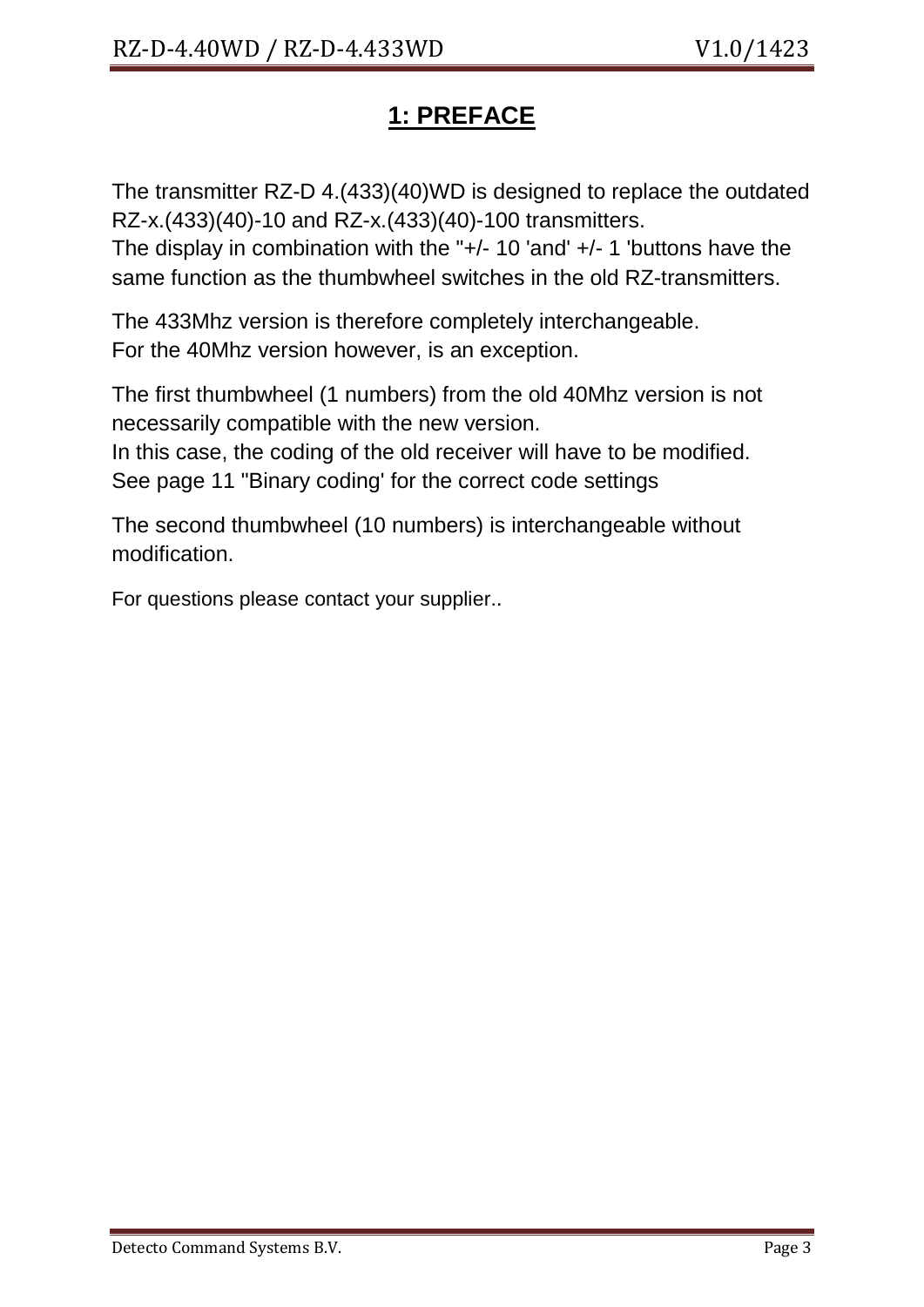### **2: NORMAL FUNCTIONS**

### **2.1: Setting the code**



The "+10" and "-10" buttons are used to change the 10 numbers of the coding from '0x' to '9x'



De '+1' en de '-1' buttons are used to change the 1 numbers of the coding from 'x0' to 'x9'.

### **2.2: Operating a function**



Press a function key, after selecting an unblocked code, for switching the corresponding relay of the receiver.

The switched function is shown in the display as F1, F2, F3 or F4.



If the selected code is blocked, you will see a padlock before the code. If you activate a function key, you will see a padlock in the display:



**See page 8 'Menu Page 4' for more information about blocking certain codes.**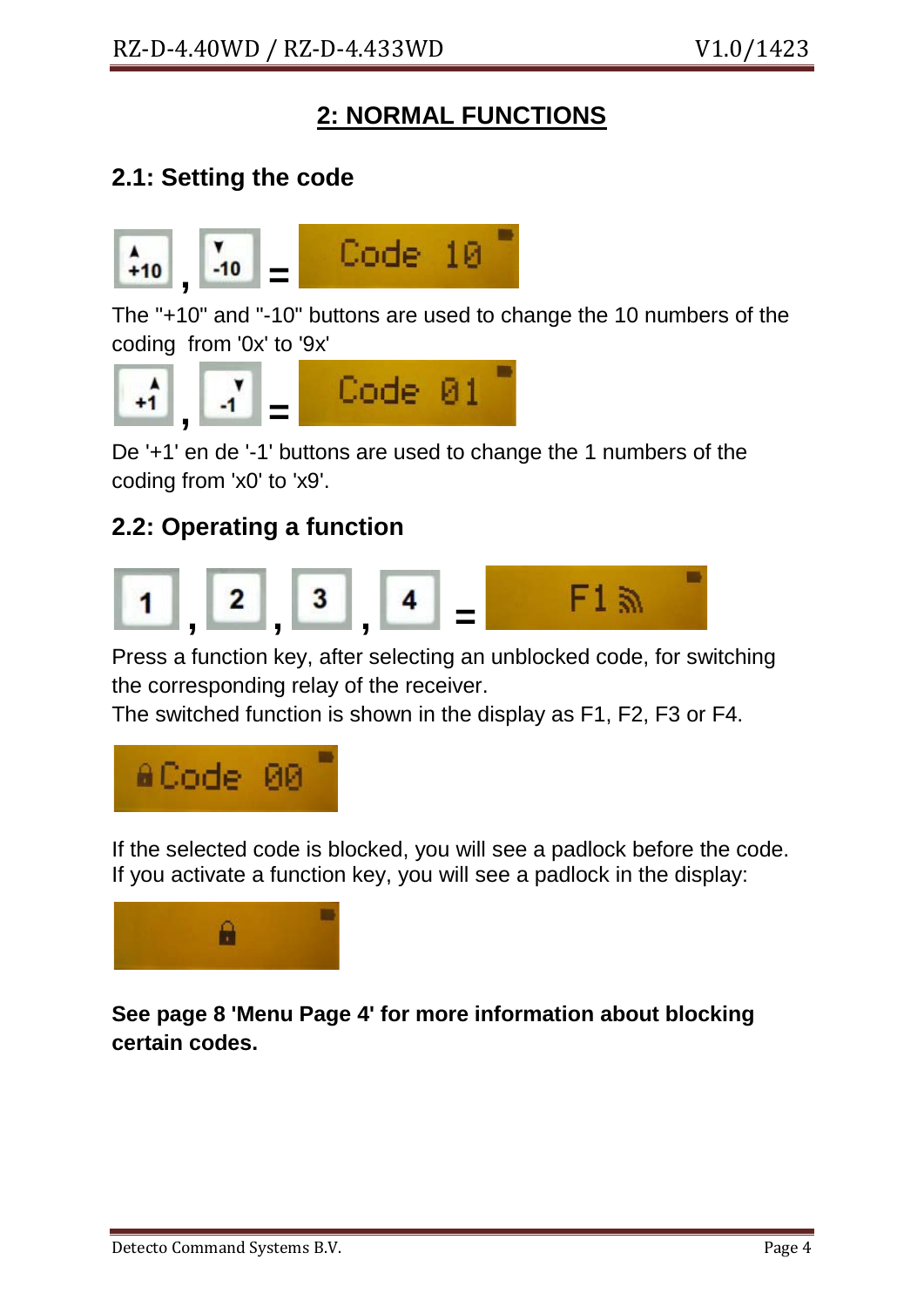# **2.3: LOW BATTERY**

When the battery power is too low, the activated function will blink and a 'low battery' symbol appears in the display:

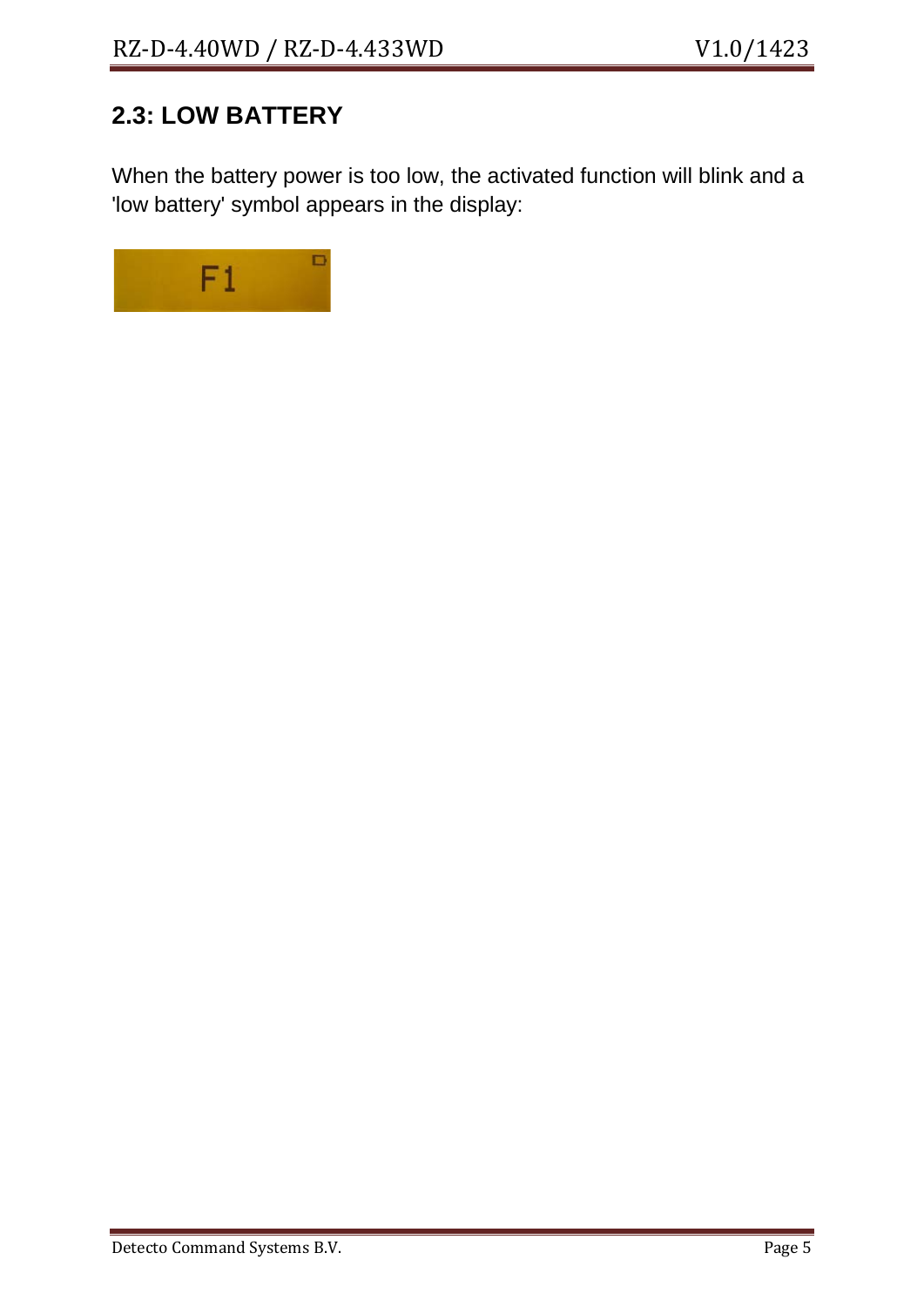### **3: MENU FUNCTIONS**

The transmitter has a number of menu pages to set some options. If a button is not operated for about 10 seconds, the transmitter exit the menu.

### **3.1: Menu page 1**

Push '+10' until next display appears:



At the bottom left is the program number.

Bottom right is the software version.

The numbers '1' and '2' sets the 1st and 2nd slide switches in accordance with a standard 10-pole DIP switch.



Push '+10' or '-10' to change the position of switch '1' to '2' or from '2' to '1'

The selected switch will blink.



Then push '+1' or '-1' to change the selected switch from 'ON' to 'OFF' or 'OFF' to 'ON'.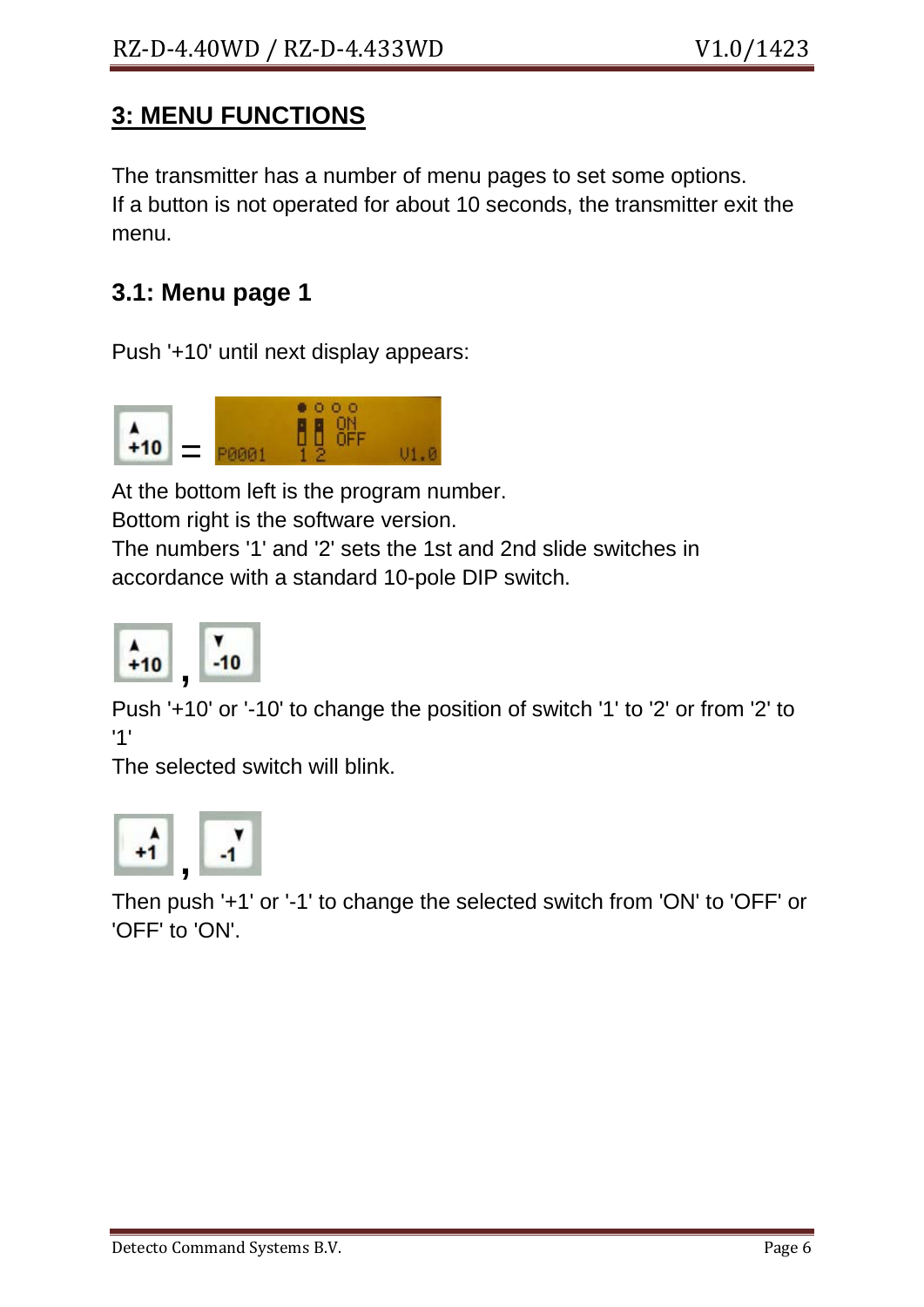#### **3.2: Menu page 2**

Push '+10' until next display or '-10' to exit the menu.



For the right battery indication, it is important to set the battery type. 'charge mode' is for rechargeable batteries and 'battery mode' for normal batteries.



Push '+1' to change the setting.

#### **3.3: Menu page 3**

Push '+10' until next display or '-10' to exit the menu.



This menu is to set a maximum number of selectable codes.

For example, a setting of 50 has the result that the available codes run from 00 to 50. This setting should remain at 99.

After the removal of the battery another number will always be reset to 99.

In later versions, a setting of the lower limit are also possible, e.g. 27 to 49, and the preset number will be retained after changing the battery.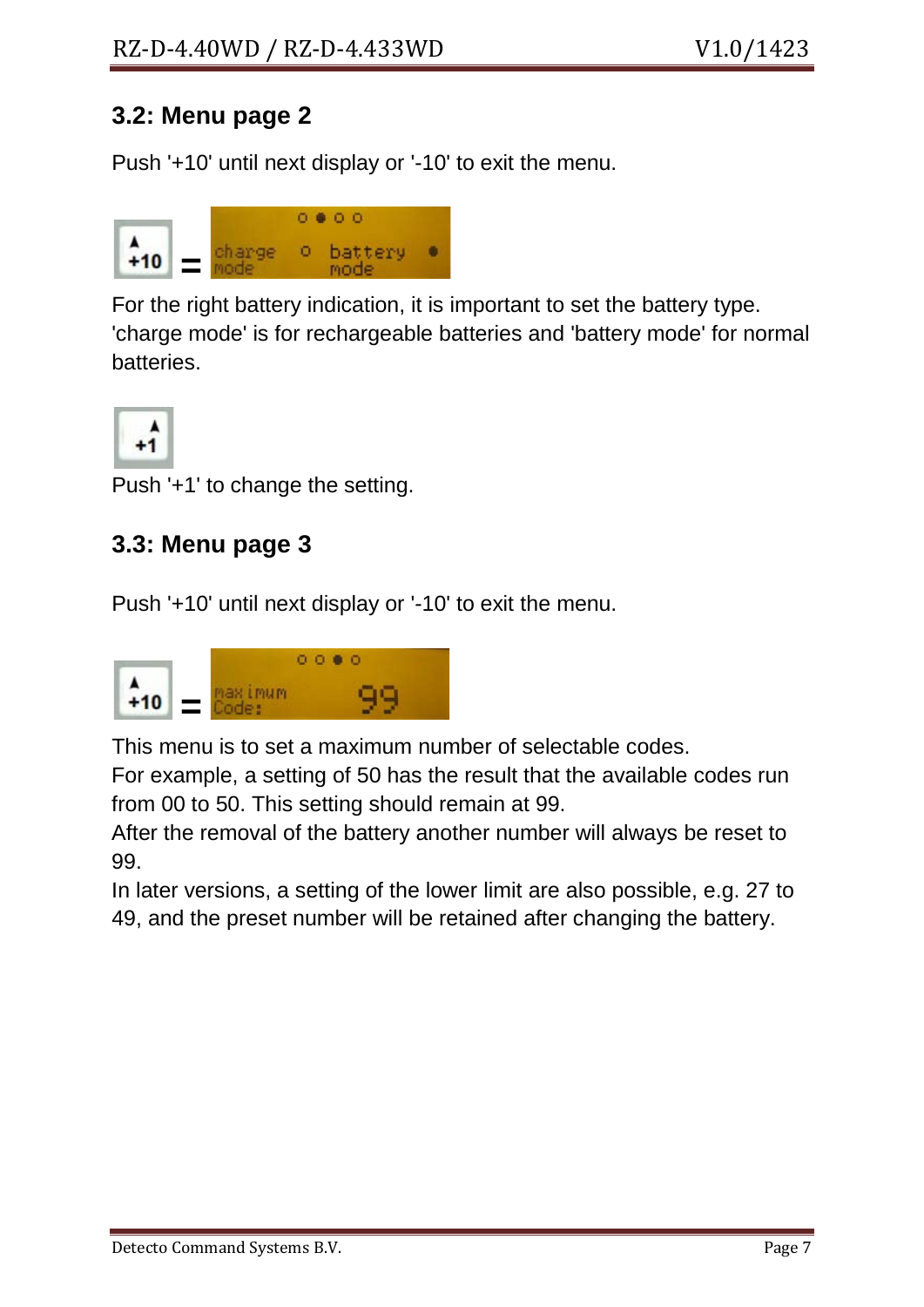#### **3.4: Menu page 4**

Push '+10' until next display or '-10' to exit the menu.



In this menu you can block individual codes. Push '+/-10' and '+/-1' to change the code.

With one press of a number key, you can block or unblock the code. The blocked code is indicated with a padlock:



A blocked code will not function.

#### **3.5: Exit the menu**



Press '-10' until the transmitter exit the menu or wait until the transmitter automatically exit.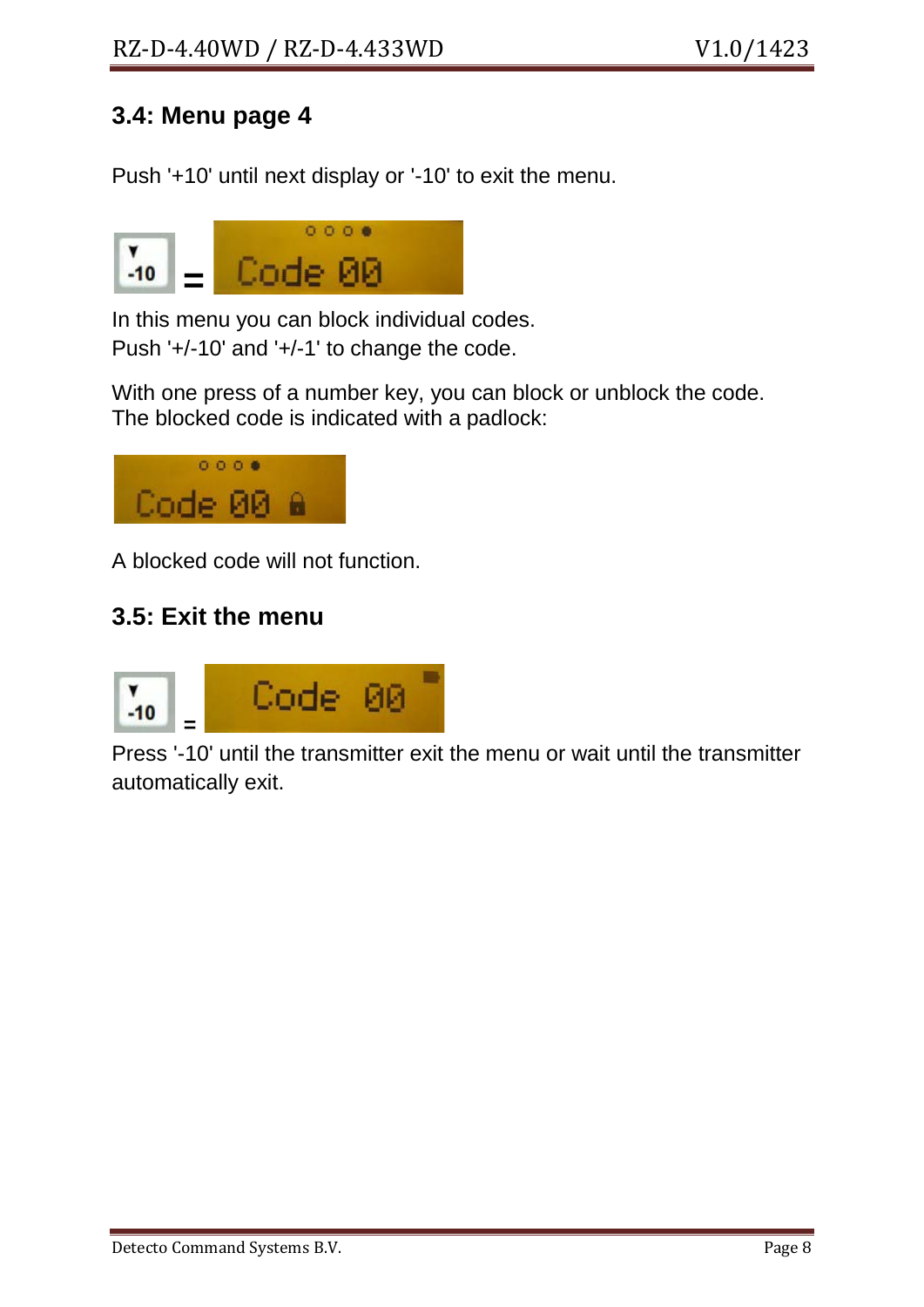# **4: KEY LOCK**

It is possible to lock the transmitter at a preset code.

Set the desired code.

Press both '-10' and '-1' simultaneously and hold it down until the key symbol appears in the display.

The code can no longer be changed.

Repeat the above procedure to remove the lock.

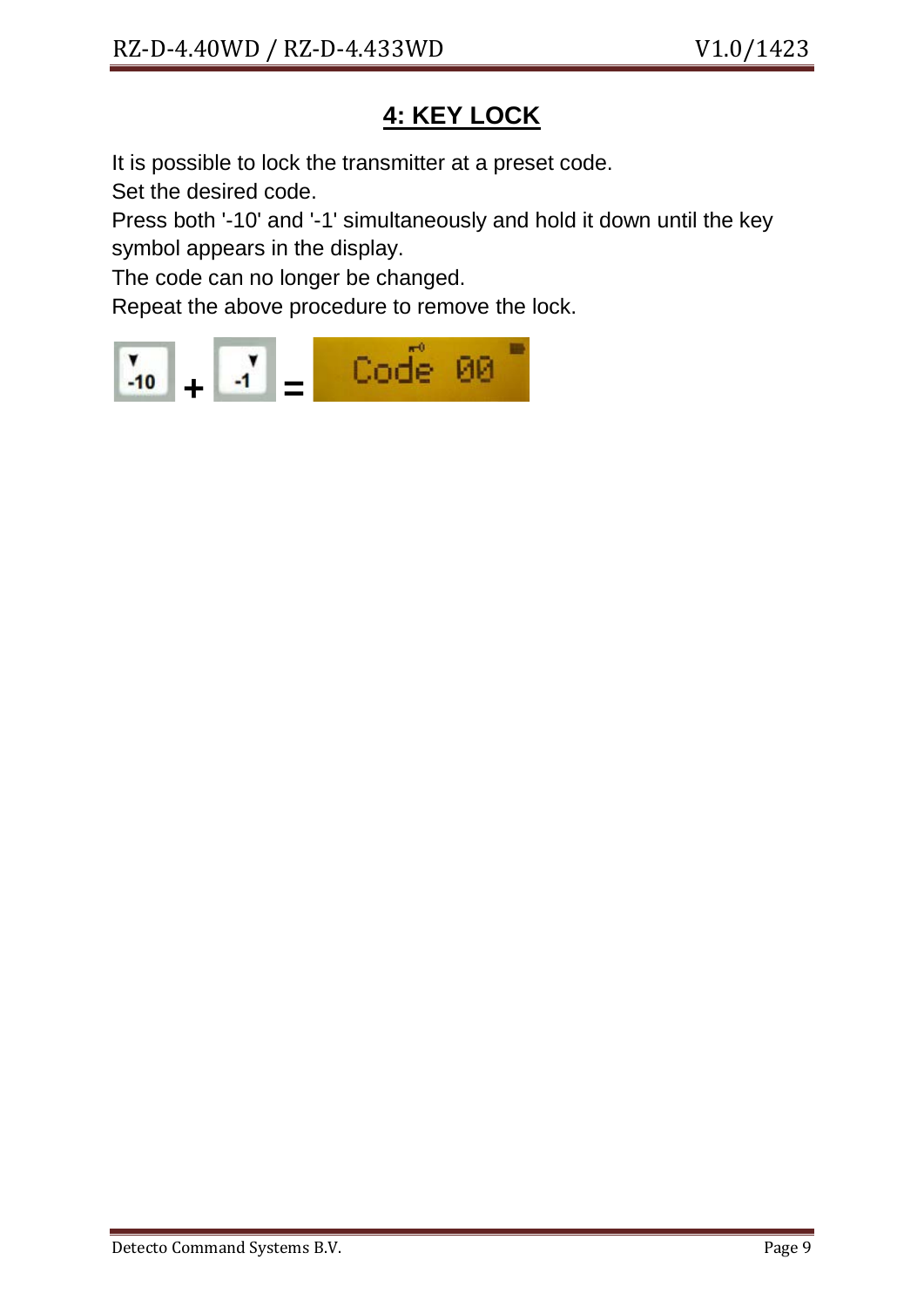# **5: FACTORY RESET**

If the transmitter, for whatever reason, no longer functions, a general reset can be performed.

Proceed as follows:

- remove the battery
- hold the '-1' key and place the battery
- release the '-1' key.

Factory settings are:

- code 1+2 in the 'ON' position
- battery mode
- All codes available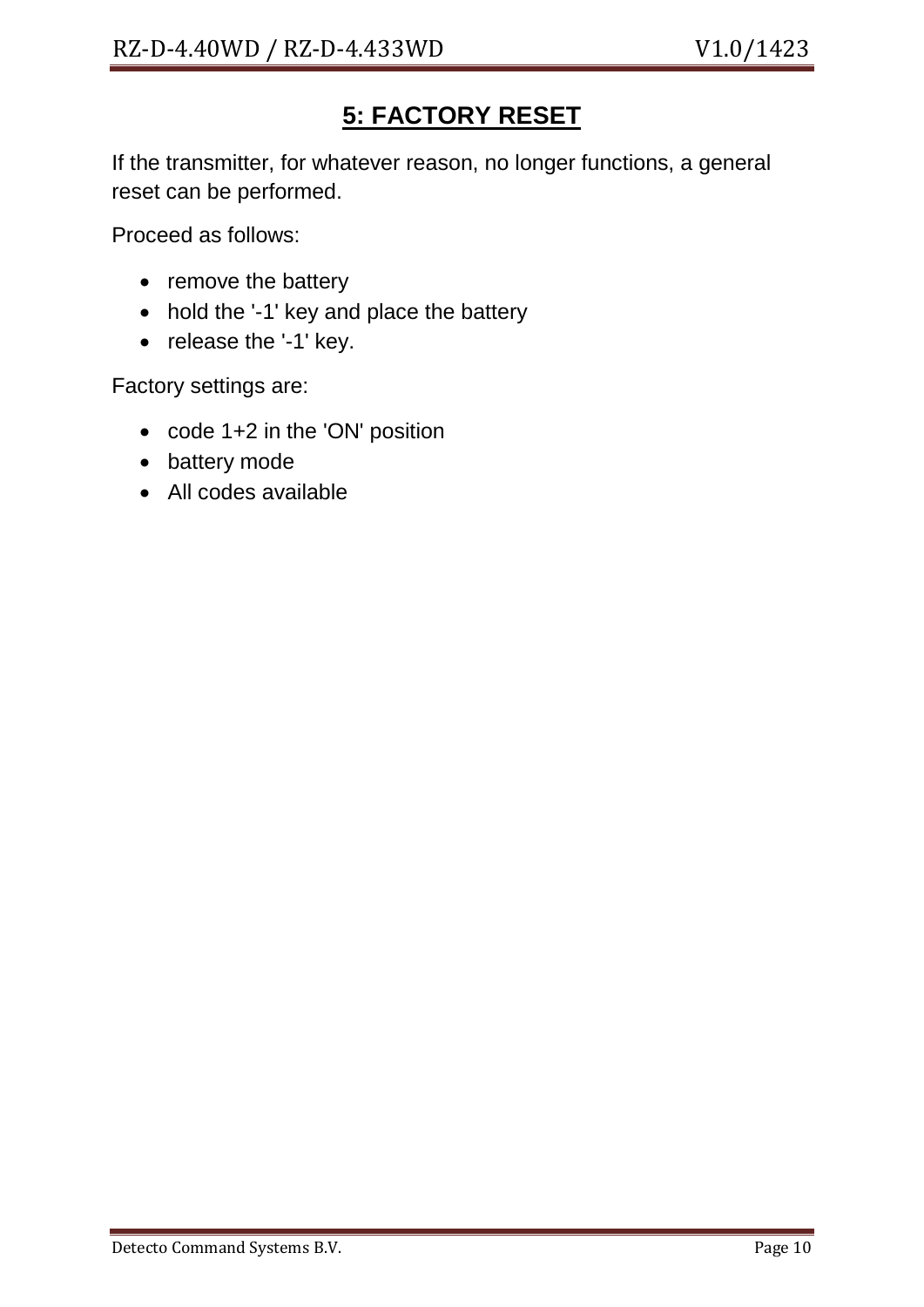# **6: BINARY CODING**

If the transmitter is used with a receiver with a 10-pin dipswitch, the codes must be set manually.

The coding is divided into two groups, the 1-numbers and 10s.  $'1' = 0n$ ,  $'0' = 0$ 

De coding of the 1-numbers is as follows:

| <b>NUMBER</b> | <b>CODING</b><br>7+8+9+10 |
|---------------|---------------------------|
| $x0$ :        | 0+0+0+0                   |
| $x1$ :        | $0+0+0+1$                 |
| $x2$ :        | 0+0+1+0                   |
| x3:           | $0+0+1+1$                 |
| x4:           | 0+1+0+0                   |
| x5:           | $0+1+0+1$                 |
| х6:           | $0+1+1+0$                 |
| x7:           | $0+1+1+1$                 |
| x8:           | $1+0+0+0$                 |
| x9·           | $1+0+0+1$                 |
|               |                           |

De coding of the 10s is as follows:

| <b>NUMBER</b> | <b>CODING</b> |
|---------------|---------------|
|               | $3+4+5+6$     |
| 0x:           | $0+0+0+0$     |
| 1x:           | 0+0+0+1       |
| 2x:           | $0+0+1+0$     |
| 3x:           | $0+0+1+1$     |
| 4x:           | $0+1+0+0$     |
| 5x:           | $0+1+0+1$     |
| 6x:           | $0+1+1+0$     |
| $7x$ :        | $0+1+1+1$     |
| 8x:           | $1+0+0+0$     |
| 9x:           | $1+0+0+1$     |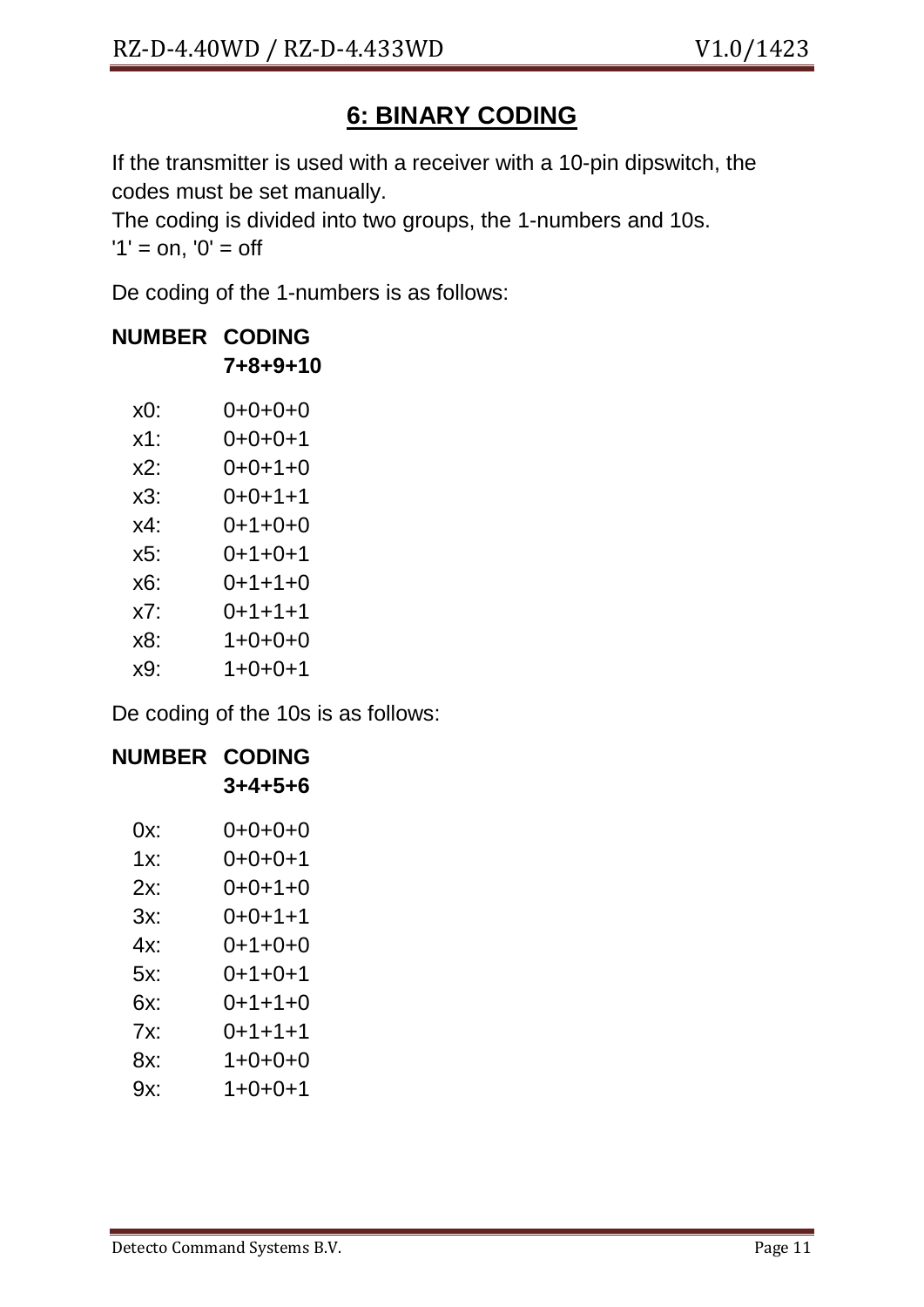For example, if number 38 is set, the coding is as follows:

 $3x = 0 + 0 + 1 + 1 = 3 + 4$  off, 5+6 on  $x8 = 1+0+0+0 = 7$  on,  $8+9+10$  off

The remaining codes 1+2 are set by software See chapter 3.1, page 6